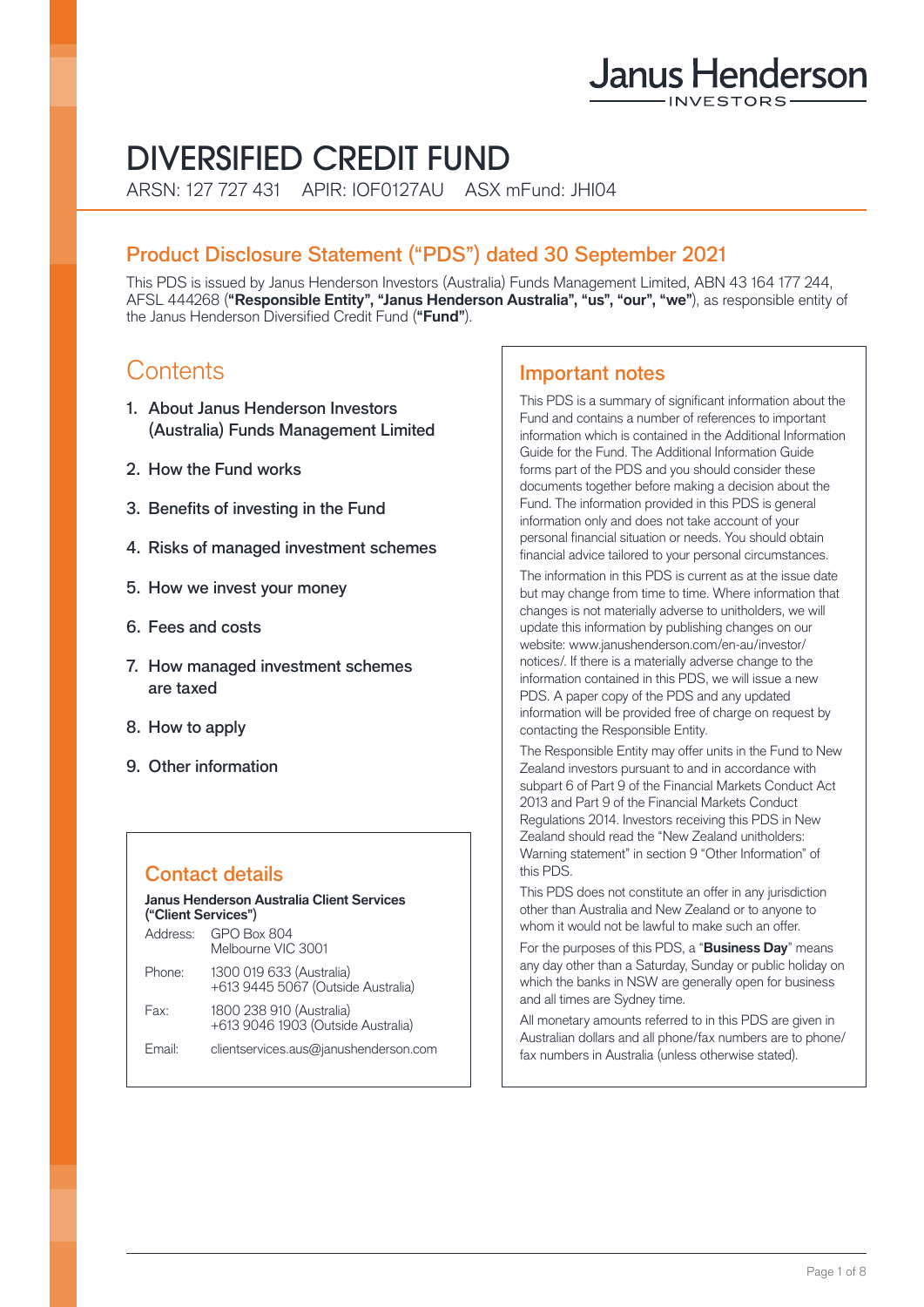# 1. About Janus Henderson Investors (Australia) Funds Management Limited

Janus Henderson Australia, the responsible entity of the Fund, is a subsidiary of the global asset management group Janus Henderson Group plc ("**Janus Henderson**"). Janus Henderson exists to help clients achieve their long-term financial goals. Our active management offers clients the opportunity to outperform passive portfolios over the course of market cycles. With more than 340 investment professionals, we provide access to some of the industry's most talented and innovative thinkers, spanning equities, fixed income, multi-asset, and alternatives, globally. Our investment teams blend insight, originality, and precision with rigorous analysis, structured processes, and robust risk management. We build client partnerships on openness and trust, channelling expertise from across the business and communicating the views of our experts in a timely and relevant way. As at 30 June 2021, Janus Henderson had \$569.6 billion in assets under management, more than 2,000 employees and offices in 25 cities worldwide.

The Responsible Entity is responsible for the operation of the Fund and has the power to delegate certain duties in accordance with the *Corporations Act 2001* (Cth) ("**Corporations Act**") and the constitution of the Fund ("**Constitution**"). The Responsible Entity has appointed Janus Henderson Investors (Australia) Institutional Funds Management Limited ABN 16 165 119 531, AFSL 444266 ("**Manager**") to manage the investments of the Fund. The Responsible Entity has also appointed BNP Paribas Securities Services, ARBN 149 440 291 ("**BNP**") as the custodian (**"Custodian"**) and administrator (**"Administrator"**) for the Fund. Subject to the relevant agreements between the Responsible Entity and BNP, the Responsible Entity, in its discretion, may change the Custodian and Administrator from time to time and appoint additional service providers.

# 2. How the Fund works

The Fund has been established to provide investors with the opportunity to gain exposure to an actively managed, higher yielding fixed income strategy.

The Fund is a registered managed investment scheme. This means your money is pooled together with monies from other unitholders. This pool is used to buy investments that are managed on behalf of all unitholders in the Fund. When you invest in the Fund, you will be issued units in the Fund rather than directly receiving an interest in the assets of the Fund. Your units will represent the value of your interest in the Fund. The number of units you will receive is dependent on the amount of money you invest and the unit price at the date of your application. You can increase the number of units you hold by reinvesting distributions or making an additional investment, or decrease the number of units you hold by making a withdrawal. Certain rights are attached to units and these rights are exercisable by the person who owns them (referred to as "**you**", "**direct investor**" or "**unitholders**" throughout this PDS). The Fund is not currently a disclosing entity under the Corporations Act.

#### **Applications into the Fund**

The minimum initial investment amount is \$25,000.

We can vary or waive the minimum investment amount at any time.

Applications will be processed with an effective date being the date Client Services receives both a valid application form ("**Application Form**") for the Fund by mail and your application money in cleared funds. Valid applications for units received by Client Services before 2pm on any Business Day will be processed using the application price next calculated for that Business Day. Valid applications for units received by Client Services after 2pm on any Business Day or on a non-Business Day will be processed using the application price calculated for the next Business Day.

Once you have made your initial investment in the Fund, you can make additional investments by sending a completed Additional Investment Form, by email, fax or mail, to Client Services. The minimum additional investment amount is \$5,000.

The Application Form and Additional Investment Form are available at [www.janushenderson.com/en-au/investor/documents.](http://www.janushenderson.com/en-au/investor/documents)

#### **Applications into the Fund via mFund**

The Fund has been admitted to the mFund Settlement Service ("**mFund**") operated by the ASX under the ASX Operating Rules. While the Fund is admitted to mFund, investors will be able to apply for and redeem units in the Fund through mFund without completing the Application Form or Additional Application Form. mFund uses CHESS, ASX's electronic settlement system, allowing automated application and withdrawal of units in the Fund through your ASX broker (or your financial adviser who uses a stockbroking service on your behalf). Your holding of the broker-sponsored units is linked to your individual CHESS Holder Identification Number ("**HIN**"), which is used to hold your other investments transacted through the ASX. If you do not currently have a HIN, you will be issued with one. mFund does not facilitate on-market buying and selling between investors. The units in the Fund settled through the mFund settlement service are issued and redeemed by us.

If you are investing in the Fund through mFund, to make your initial investment or additional investments you will need to place a buy order and provide the application money to your ASX broker who will then need to process the buy order for units in the Fund using CHESS, the ASX electronic settlement system and provide the application money to us. As at the date of this PDS, the ASX Operating Rules provide that the cut-off time for placing an application request via mFund is 11:00am on any Business Day. Please speak to your ASX broker (or your financial adviser) for more information.

#### **Withdrawals from the Fund**

The minimum withdrawal amount is \$5,000. If your withdrawal request results in your remaining investment in the Fund falling below \$25,000, we may require you to withdraw your entire balance.

We can vary or waive the minimum withdrawal or holding amount at any time.

You can request the withdrawal of all or part of your investment in the Fund by sending a completed Withdrawal Form, by email, fax or mail, to Client Services.

Withdrawal proceeds will be paid directly into your nominated Australian bank account which must be in your name. If you do not provide us with Australian bank account details, your withdrawal proceeds will be paid by cheque. Payment of withdrawal proceeds cannot be made to a third party.

Valid withdrawal requests received by Client Services before 2pm on any Business Day, except in special circumstances, will be processed using the withdrawal price next calculated for that Business Day. Valid withdrawal requests received by Client Services after 2pm on any Business Day or on a non-Business Day will be processed at the withdrawal price calculated for the next Business Day.

We will generally pay withdrawals to your nominated Australian bank account within six Business Days. However, this timeframe is a guide only and as specified in the Constitution, the Responsible Entity may take up to 30 days to process your withdrawal request while the Fund is liquid. In certain circumstances, such as when there is a freeze on withdrawals, you may not be able to withdraw your units within the usual period upon request.

The Withdrawal Form is available at

[www.janushenderson.com/en-au/investor/documents.](http://www.janushenderson.com/en-au/investor/documents)

#### **Withdrawals from the Fund via mFund**

If you are withdrawing from the Fund through mFund, to make a withdrawal you will need to place a sell order with your ASX broker who will then need to process the sell order for units in the Fund using CHESS, the ASX electronic settlement system. As at the date of this PDS, the ASX Operating Rules provide that the cut-off time for placing a withdrawal request via mFund is 11:00am on any Business Day. Please speak to your ASX broker (or your financial adviser) for more information.

#### **Switching between funds**

You can switch an amount of your investment in the Fund to another fund listed on the Switch Request Form by sending a completed Switch Request Form, by email, fax or mail, to Client Services. The minimum switch amount is \$5,000 and is subject to the minimum investment amounts required in each of the respective funds. If your switch request results in your remaining investment in the Fund falling below \$25,000, we may require you to withdraw or switch your entire balance.

The Switch Request Form is available at [www.janushenderson.com/en-au/investor/documents.](http://www.janushenderson.com/en-au/investor/documents)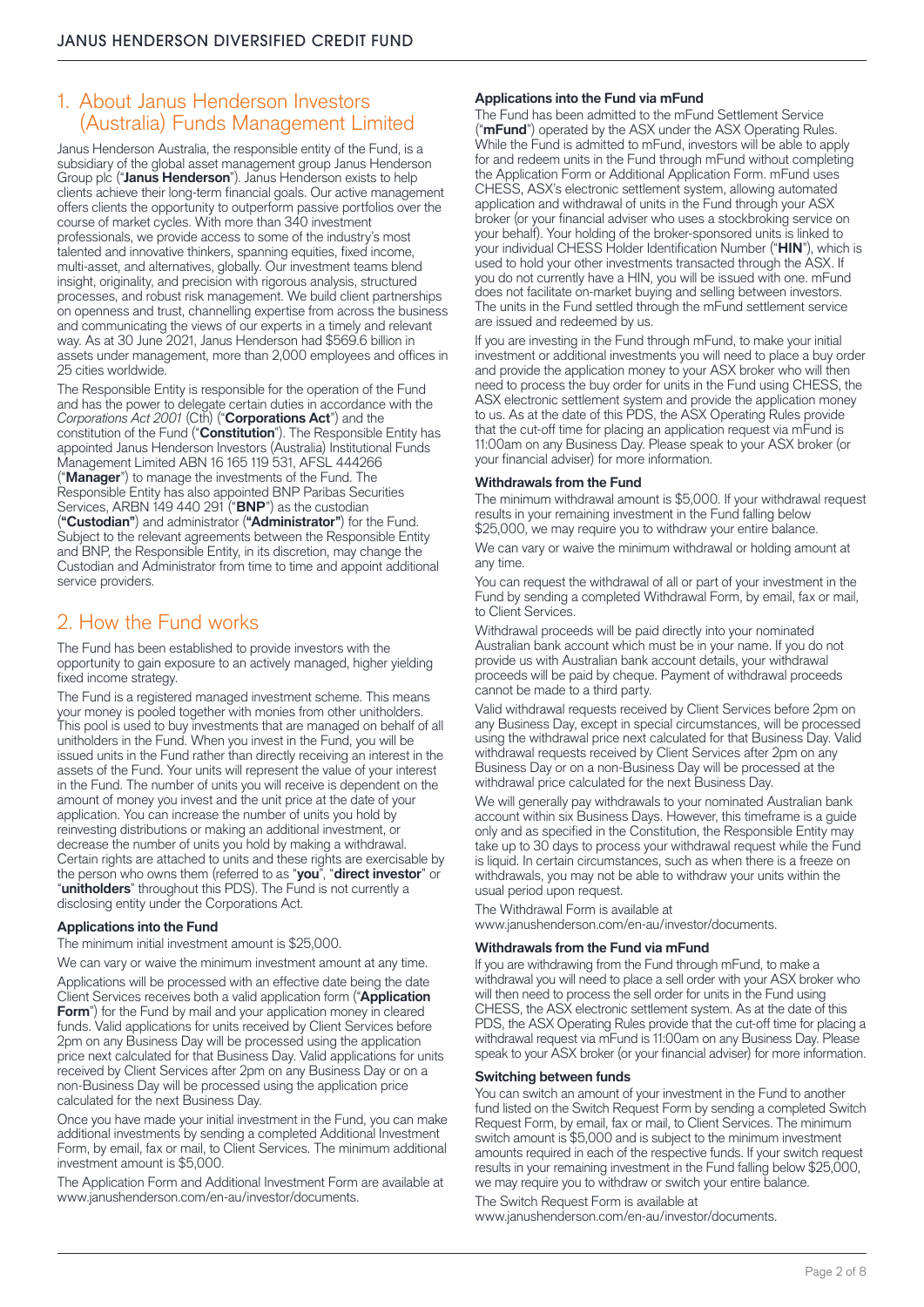#### **Unit prices**

The unit price is generally calculated each Business Day based on the net asset value ("**NAV**") of the Fund divided by the number of units on issue in the Fund. Application and withdrawal unit prices are then calculated by applying a buy or sell spread to the NAV unit price. The buy/sell spread is an estimate of the costs of buying and selling the underlying assets of the Fund as a result of applications or redemptions in the Fund. The unit price will change as the market value of assets in the Fund rises or falls. The NAV at the end of each month can be found on the monthly report, which is available on our website at [www.janushenderson.com/en-au/investor/monthly-reports/.](http://www.janushenderson.com/en-au/investor/monthly-reports/)

#### **Frequency of distributions**

The Fund generally pays distributions monthly, however there may be periods in which no distributions are made, or we may make interim distributions. We do not guarantee any particular level of distribution. Distributions are generally calculated based on the Fund's net income at the end of the distribution period divided by the number of units on issue. We distribute or allocate all taxable income to unitholders each year, including the net realised capital gains of the Fund. Net realised capital gains are typically distributed or allocated in the final distribution of the financial year.

Distribution payments are generally made within 10 Business Days after the end of the distribution period.

Distributions are automatically reinvested unless you instruct us otherwise in the Application Form. If you do not nominate a bank account for payment of distributions, we will treat this as a request to reinvest your distributions. You may change your distribution option by notifying us in writing at least 30 Business Days prior to the end of the relevant distribution period. Distributions will be reinvested using the NAV unit price for the last Business Day of the relevant distribution period, adjusted to exclude the income to be distributed for the distribution period and any buy/sell spread.

Where the last day of a distribution period falls on a day that is not a Business Day, the valuations for the NAV unit price for that distribution period will take into account any relevant additional day(s).

**You should also read the important information in the Additional Information Guide about "How the Janus Henderson Funds work" including "How unit prices are calculated" and "Additional information about distributions" before making a decision. Go to section 2 of the Additional Information Guide available at [www.janushenderson.com/en-au/investor/documents](http://www.janushenderson.com/en-au/investor/documents).**

**The material relating to "How the Janus Henderson Funds work"including "How unit prices are calculated" and "Additional information about distributions" may change between the time when you read this PDS and the day when you acquire units.** 

# 3. Benefits of investing in the Fund

#### **Significant features**

The Fund is an actively managed portfolio of Australian and global higher yielding securities that seeks to provide investors with a diversified exposure to a wide range of fixed income securities including corporate debt, asset backed securities, secured loans and emerging markets corporate debt securities.

#### **Significant benefits**

Investing in the Fund offers a range of benefits, including:

- **• Exposure to investment opportunities** Access to investment opportunities that individual investors may not be able to achieve on their own.
- **• Professional management** Access to a highly experienced investment management team with a proven track record of managing higher yielding fixed income portfolios.
- **• Global presence** Access to the investment knowledge and expertise of Janus Henderson's global network of investment professionals.
- **• Access your information** You can keep regularly updated on your investment in the Fund and access Fund investment performance information at [www.janushenderson.com/en-au/](http://www.janushenderson.com/en-au/investor/monthly-reports/) [investor/monthly-reports/.](http://www.janushenderson.com/en-au/investor/monthly-reports/) In addition you will receive regular unitholder statements and an annual tax statement and can access these statements through an online portal.
- **• Diversification** The Fund will provide you with the ability to diversify your portfolio through holding a single security.

# 4. Risks of managed investment schemes

All investments carry risk. Different strategies may carry different levels of risk, depending on the assets that make up the strategy. Assets with the highest long-term returns may also carry the highest level of short term risk.

There are significant risks associated with managed investment schemes generally. The level of risk for each person will vary depending on a range of personal factors including your age, investment time frame, where other parts of your wealth are invested and your risk tolerance.

The value of your investment will vary over time. The level of returns will vary and future returns may differ from past returns. Returns are not guaranteed and you may lose some of your money. Laws affecting registered managed investment schemes may change in the future. None of the Responsible Entity, its associates or its related bodies corporate guarantees that the investment objective will be achieved, that you will earn any return on your investment or that your investment will gain in value or retain its value.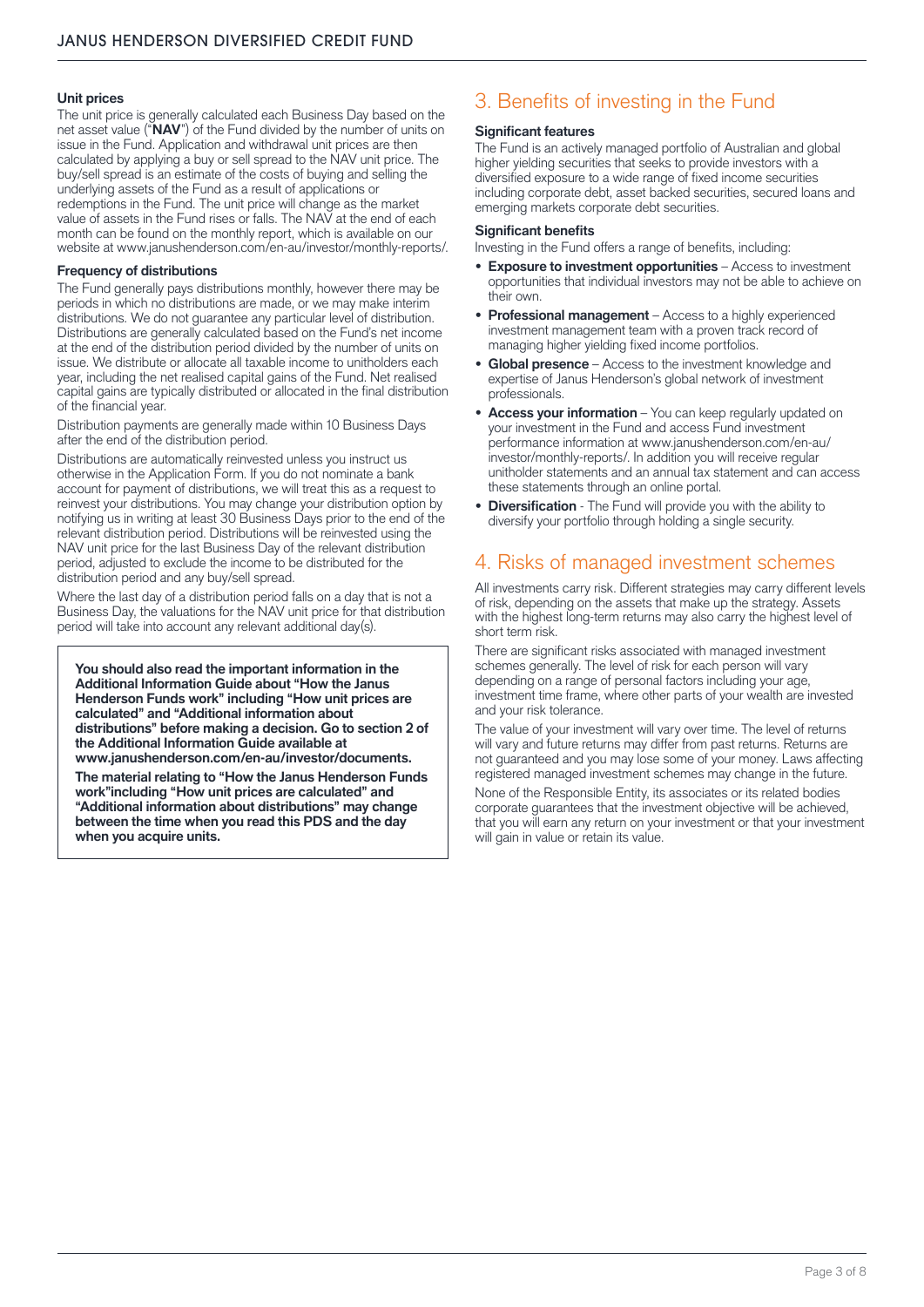The key risks of investing in the Fund are:

| <b>Key risk</b>                  | <b>Description of risk</b>                                                                                                                                                                                                                                                                                                                                                                                                                                                                                                                                                                                                                                                                                                                                                                                                                                  |
|----------------------------------|-------------------------------------------------------------------------------------------------------------------------------------------------------------------------------------------------------------------------------------------------------------------------------------------------------------------------------------------------------------------------------------------------------------------------------------------------------------------------------------------------------------------------------------------------------------------------------------------------------------------------------------------------------------------------------------------------------------------------------------------------------------------------------------------------------------------------------------------------------------|
| <b>Credit risk</b>               | The risk that the issuer of a fixed interest security in which the Fund invests may not meet its obligations in full and/or<br>on time to pay interest and repay capital. For example, the Fund could lose money if the issuer of a fixed interest<br>security is unable or unwilling to make interest or principal payments on a fixed interest security that is held by the<br>Fund.                                                                                                                                                                                                                                                                                                                                                                                                                                                                      |
| Interest rate risk               | The risk that fixed interest securities will decline in value because of changes in interest rates. For example, as interest<br>rates rise, the value of certain securities held by the Fund may decrease in value. This risk increases as the term of<br>the security (duration) increases.                                                                                                                                                                                                                                                                                                                                                                                                                                                                                                                                                                |
| <b>Market risk</b>               | The risk that the market price of an investment may fluctuate as a result of factors such as economic conditions,<br>regulations, sentiment and geopolitical events as well as environment, social and technological changes such as<br>pandemics. These fluctuations will affect the value of the investments in the Fund's investment portfolio which will<br>impact on the unit price of the Fund.                                                                                                                                                                                                                                                                                                                                                                                                                                                       |
| <b>Active management</b><br>risk | The risk that the Fund's performance may deviate significantly from the performance of the Benchmark due to the<br>active management of the Manager. The Fund does not invest in a predetermined basket of securities such as an<br>index and so weightings to investments will differ from the Benchmark.                                                                                                                                                                                                                                                                                                                                                                                                                                                                                                                                                  |
| <b>Derivatives risk</b>          | The risk that the value of a derivative fails to move in line with the underlying asset or as expected, or the risk of<br>potential illiquidity in a derivative and the possibility that the derivative position is difficult or costly to reverse. The Fund<br>may invest in both exchange traded and over the counter derivatives to pursue its investment strategy and for risk<br>management purposes. In relation to over the counter derivatives, exposure to counterparty risk exists as well as the<br>risk that contractual obligations may be non-standard or differ as between counterparties.                                                                                                                                                                                                                                                   |
| <b>Liquidity risk</b>            | The risk that the Fund may be exposed to securities which may be difficult or impossible to sell, either due to factors<br>specific to that security or to prevailing market conditions. It may not be possible to sell such securities when it is<br>desirable to do so or to realise what the Manager perceives to be their fair value in the event of a sale.                                                                                                                                                                                                                                                                                                                                                                                                                                                                                            |
| <b>Emerging markets</b><br>risk  | The risk that investing in emerging markets can involve greater risk than is customarily associated with more<br>developed economies. For example, securities issued in emerging markets may be subject to higher currency<br>volatility, greater political and economic uncertainties, lower regulatory supervision and may have greater restrictions<br>on capital mobility compared with more developed economies. This may result in an emerging market investment<br>being more volatile and less liquid compared with securities issued in developed markets.                                                                                                                                                                                                                                                                                         |
| <b>Currency risk</b>             | The risk that the value of investments of the Fund will change due to movements in the exchange rate between the<br>local currency and the Australian dollar. This risk can arise because the Fund may hold securities domiciled outside<br>Australia or securities denominated in currencies other than the Australian dollar. While any foreign currency exposure<br>will be as close to fully hedged as is practicable, there is a risk the Fund may be under or over-hedged from time to<br>time.                                                                                                                                                                                                                                                                                                                                                       |
| Manager risk                     | The risk that the Manager will not achieve the Fund's stated investment objective and/or it may underperform the<br>Benchmark or may not deliver returns that compare favourably to other investment managers in the same asset class.<br>Many factors can negatively impact the Manager's ability to generate acceptable returns, including for example, loss<br>of key staff.                                                                                                                                                                                                                                                                                                                                                                                                                                                                             |
| <b>Counterparty risk</b>         | The risk that loss from the failure of another party (a counterparty) to a contract to meet its obligations occurs.<br>Counterparty risk arises primarily from 'over the counter' transactions involving derivatives. Substantial losses can be<br>incurred by the Fund if a counterparty is unable or unwilling to meet its contractual obligations. The Fund is also, to a<br>certain extent, reliant on external service providers, such as the Custodian and Administrator to provide services in<br>connection with the operation of the Fund. There is a risk that these service providers may default on the performance<br>of their obligations or seek to terminate these arrangements resulting in the Fund having to seek an alternative service<br>provider meaning that investment activities and other functions of the Fund may be affected. |
| <b>Security specific</b><br>risk | The risk that investments by the Fund in a security will be subject to many of the risks to which that particular security<br>is itself exposed. These risks may impact the value of the security. These risks include factors such as changes in<br>management, actions of competitors and regulators, changes in technology and market trends. These factors may<br>cause a security to perform adversely and where the Fund has exposure to that security may reduce the unit price of<br>the Fund.                                                                                                                                                                                                                                                                                                                                                      |
| <b>Fund risk</b>                 | The risk that changes to the Fund, such as termination of the Fund, changes to fees, or changes in government<br>policies (including taxation), regulations and laws that may affect the Fund, can have an impact on your potential<br>investment return.                                                                                                                                                                                                                                                                                                                                                                                                                                                                                                                                                                                                   |

**You should also read the important information in the Additional Information Guide about "Risks of managed investment schemes" before making a decision. Go to section 3 of the Additional Information Guide available at [www.janushenderson.com/en-au/investor/documents](http://www.janushenderson.com/en-au/investor/documents).**

**The material relating to "Risks of managed investment schemes" may change between the time when you read this PDS and the day when you acquire units.**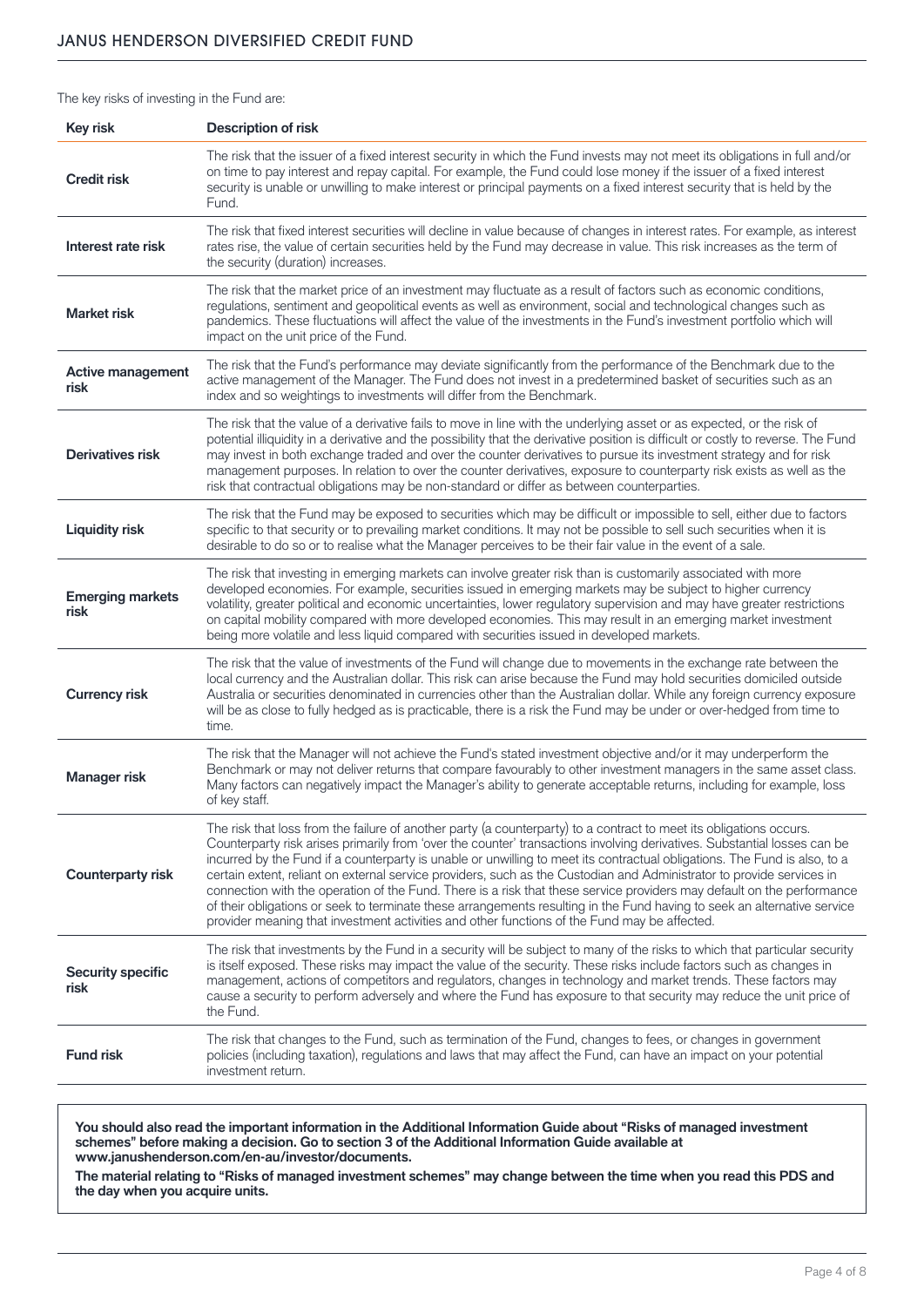### 5. How we invest your money

**WARNING:** When considering an investment in the Fund you should consider the Fund's likely investment return, risk level, your personal circumstances and your investment timeframe. We recommend you consult a financial adviser for assistance in determining whether the Fund is appropriate for you.

#### **Investment return objective**

The Fund seeks to achieve a total return before fees that exceeds the total return of the Benchmark by 2.00% p.a. over rolling three year periods.

#### **Asset allocation**

| Asset class*                       | Indicative asset allocation<br>range (as % of NAV) <sup>1</sup> |
|------------------------------------|-----------------------------------------------------------------|
| Cash and short term securities     | $0 - 50$                                                        |
| Corporate debt                     | $0 - 1002$                                                      |
| Australian hybrids                 | $0 - 70$                                                        |
| Australian asset backed securities | $0 - 50$                                                        |
| Global high yield credit           | $0 - 25^{2}$                                                    |
| Global secured loans               | $0 - 20^{2}$                                                    |
| Emerging markets corporate debt    | $0 - 10^{2}$                                                    |

The maximum aggregate exposure to sub-investment grade securities will not exceed 50%.

<sup>2</sup> The maximum aggregate global exposure will not exceed 50%.

\* These are the asset allocation ranges for the Fund. If market movements, investments into or withdrawals from the Fund, or changes in the nature of an investment, cause the Fund to move outside these ranges, or a limit set out in this PDS, this will be addressed by us as soon as reasonably practicable.

Under normal circumstances, the Fund will invest in a portfolio of cash, Australian fixed interest securities (including corporate bonds, corporate floating rate notes, asset backed securities, hybrid securities including perpetual income notes, converting preference shares (both cumulative and non-cumulative) and capital notes) and global fixed interest securities (where exposure is mainly gained through allocations to high yield credit, secured loans and emerging markets corporate debt).

Investments may be made directly or indirectly through investments in other managed funds.

The Fund may have exposure to non-Australian dollar denominated securities including exposure to non-Australian debt issuers. Where the Fund invests in non-Australian dollar denominated securities, the associated foreign currency exposure will be as close to fully hedged as is practicable using appropriate derivative instruments.

Derivatives may be used solely for investment and risk management purposes and cannot be used to gear the Fund.

#### **Benchmark**

Bloomberg AusBond Bank Bill Index

#### **Investment policy/approach**

The Fund will typically invest in a diversified portfolio of Australian and global investment grade and sub-investment grade securities, which can be listed or unlisted.

The Fund is designed to leverage the considerable expertise of the Manager and gives them the flexibility to actively allocate the Fund's assets geographically and across the credit ratings spectrum. The Manager considers the risk and return outcomes of the securities and how the Fund may benefit from diversification across less correlated global credit market sectors.

The Manager's approach is to determine the overall level of credit and duration risk in the Fund by taking a top down approach, which considers trends in credit fundamentals, market dynamics and current valuations. The Manager then works to construct and maintain a well-diversified portfolio that aims to offer the best risk-adjusted returns within the Fund's risk framework.

To the extent that the Fund holds fixed interest rate securities, the Manager will use interest rate derivatives to hedge the Fund's interest rate risk to a modified duration range of 0 to 3 years.

#### **Risk Level**

**Medium risk** – the Fund is considered a medium investment risk. The key risks associated with this investment are set out in section 4.

**Minimum suggested investment timeframe** – The Fund is intended to be suitable for investors who are comfortable to invest for at least three years. Please note this is a guide only and not a recommendation.

#### **Labour standards and environmental, social and ethical considerations**

Janus Henderson is a signatory of the United Nations Principles for Responsible Investment, a set of principles designed to highlight the financial relevance of environmental, social and corporate governance issues.

The Responsible Entity has delegated investment decisions for the purposes of selecting, retaining or realising investments for the Fund to the Manager pursuant to the investment management agreement. Therefore the Responsible Entity does not itself take into account labour standards, environmental, social or ethical considerations for the purpose of selecting, retaining or realising investments for the Fund.

The Manager takes labour standards, environmental, social and ethical considerations into account when selecting, retaining or realising investments.

The Manager believes that a holistic view of investments including consideration of factors such as environmental, social and governance ("**ESG**") will promote a well-rounded approach to investing with better return outcomes for clients.

Specifically, the Manager seeks to avoid investment in issuers directly involved in the following activities:

- tobacco manufacturing;
- manufacture of controversial weapons (such as cluster munitions, landmines, biological or chemical weapons, depleted uranium weapons, blinding laser weapons, incendiary weapons, and/or non-detectable fragments); and
- production or distribution of pornography.

The Manager will engage a third party provider to assist it to determine the individual issuers it should exclude. The Manager also engages with company management and debt origination desks at banks to discuss and promote the growth of the positive impact investing landscape.

Other than described above, the Manager has no predetermined view on the specific labour standards and environmental, social and ethical considerations which it will apply or a fixed methodology or weightings for taking these standards and considerations into account when selecting, retaining and realising investments of the Fund, but rather examines a range of labour standards and environmental, social and ethical considerations and uses a range of tools, methodologies and services to assist with decision making.

Janus Henderson has a dedicated Governance and Responsible Investment ("**GRI**") unit, who work closely with the Manager and support the team. The GRI unit operates a range of ESG screens and tools with the aim of identifying material ESG issues that the Manager may consider as part of the valuation process. In addition, the Manager has resources within the team that are focused on integrating ESG into the investment process.

The Manager reviews the Fund's investments, on a case by case basis, in light of any labour standards and environmental, social and ethical issues researched and raised, and may take steps to realise, reduce or cease making further investments in organisations or securities which are negatively affected by labour standards and environmental, social and ethical considerations.

**You should also read the important information in the Additional Information Guide about "Changes to the Funds" before making a decision. Go to section 2 of the Additional Information Guide available at [www.janushenderson.com/en-au/investor/documents](http://www.janushenderson.com/en-au/investor/documents/).**

**The material relating to "Changes to the Funds" may change between the time when you read this PDS and the day when you acquire units.**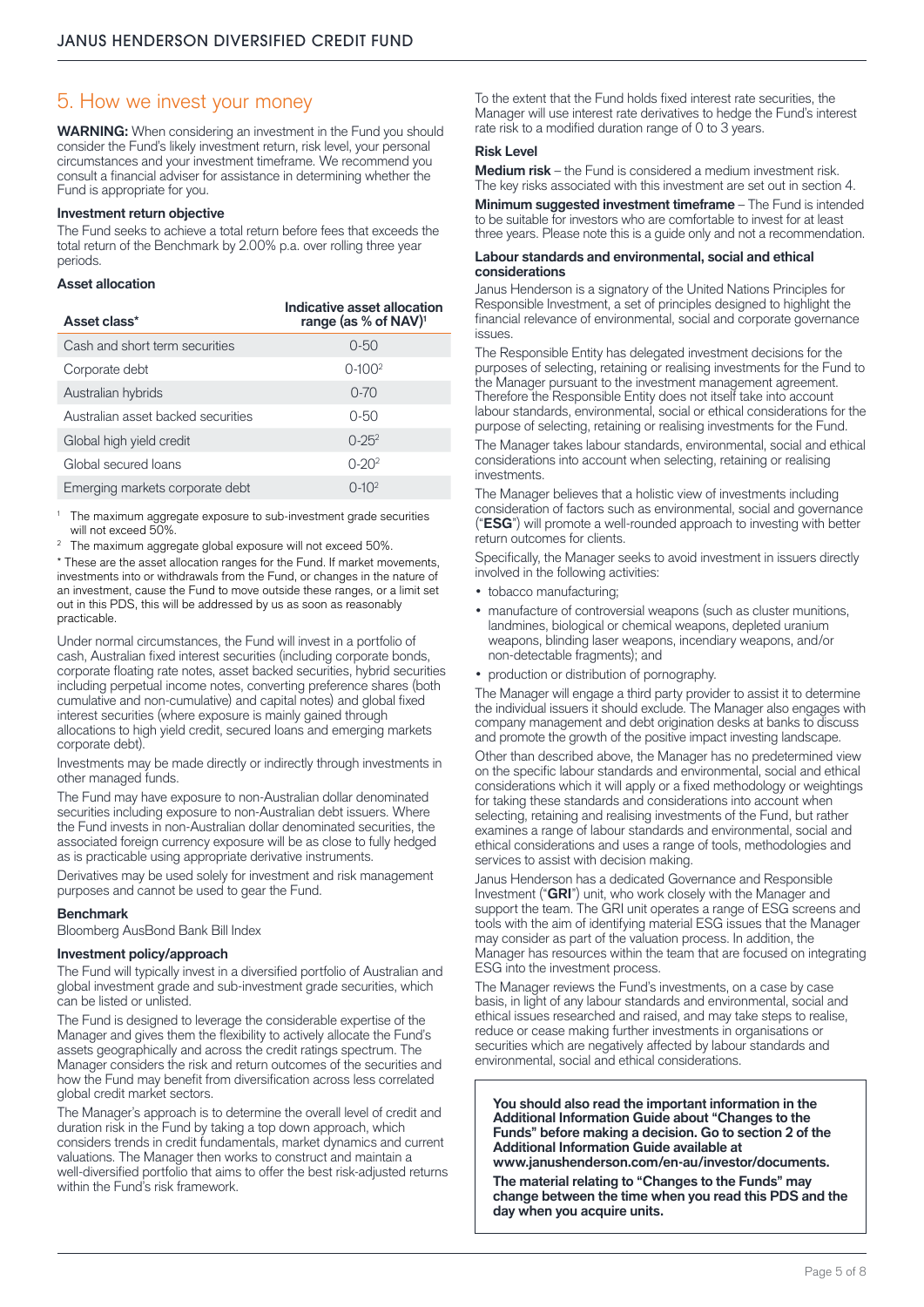# 6. Fees and costs

#### **DID YOU KNOW?**

Small differences in both investment performance and fees and costs can have a substantial impact on your long term returns.

For example, total annual fees and costs of 2% of your account balance rather than 1% could reduce your final return by up to 20% over a 30 year period (for example, reduce it from \$100,000 to \$80,000).

You should consider whether features such as superior investment performance or the provision of better member services justify higher fees and costs.

You may be able to negotiate to pay lower contribution fees and management costs where applicable. Ask the Fund or your financial adviser.

#### **TO FIND OUT MORE**

If you would like to find out more, or see the impact of the fees based on your own circumstances, the Australian Securities and Investments Commission (ASIC) website (www.moneysmart.gov.au) has a managed funds fee calculator to help you check out different fee options.

**WARNING:** Additional fees may be paid to a financial adviser if you have consulted a financial adviser. You should refer to the Statement of Advice provided by your financial adviser in which details of the fees are set out. If you are investing through mFund your ASX broker may charge additional fees (see their Financial Service Guide). If you are investing in the Fund via an IDPS operator, you will need to consider the fees and other costs of the IDPS when calculating the total cost of your investment.

The information in the table below shows the fees and other costs that you may be charged and can be used to compare costs between different simple managed investment schemes.

These fees and costs can be paid directly from your investment, deducted from your investment returns or from the assets of the Fund as a whole. You should read all the information about fees and costs because it is important to understand their impact on your investment.

For information on tax see section 7 of this PDS and section 7 of the Additional Information Guide. You can use the ASIC managed funds fee calculator to calculate the effect of fees and costs on your account balances.

#### **Type of fee or cost Amount**

| Fees when your money moves in or out of the Fund   |                                                                                                      |  |  |  |
|----------------------------------------------------|------------------------------------------------------------------------------------------------------|--|--|--|
| Establishment fee                                  | Not applicable                                                                                       |  |  |  |
| Contribution fee                                   | Nil                                                                                                  |  |  |  |
| Withdrawal fee                                     | Nil                                                                                                  |  |  |  |
| Exit fee                                           | Not applicable                                                                                       |  |  |  |
| Management costs <sup>1,3,4</sup>                  |                                                                                                      |  |  |  |
|                                                    | The management costs of the Fund<br>are 0.57% p.a. of the asset value of<br>the Fund and consist of: |  |  |  |
| The fees and costs for<br>managing your investment | • a management fee <sup>2</sup> : $0.55\%$ p.a. of<br>the asset value of the Fund; and               |  |  |  |

• indirect costs: 0.02% p.a. of the asset value of the Fund.

<sup>1</sup> All estimates of fees in this section are based on information available as at the date of this PDS and reflect the Responsible Entity's reasonable estimates of the typical ongoing amounts for the current financial year. All other costs reflect the actual amount incurred by the Fund for the previous financial year and includes the Responsible Entity's reasonable estimates where information was not available as at the date of this PDS or the Responsible Entity was unable to determine the exact amount.

- <sup>2</sup> For wholesale investors the Responsible Entity may, in its discretion and in accordance with relevant ASIC policy and the Corporations Act, negotiate and agree a rebate or waiver of part of the management fee to a person who acquires an interest in the Fund in response to an offer made to them as a wholesale client within the meaning of section 761G of the Corporations Act. Please refer to 'Differential fees' in the Additional
- An allowance for transactional and operational costs may apply to investments into, and withdrawals from, the Fund. Please see 'Transactional and operational costs' below for further information. Unless otherwise stated, all fees and costs quoted in this PDS are quoted on an Australian GST inclusive basis and net of any applicable reduced input tax credits ("**RITCs**").
- As the management fee is calculated on a gross asset value basis, the other components of the management costs have been converted to and also disclosed on a gross asset value basis (as opposed to net asset value basis).

#### **Example of annual fees and costs for the Fund**

This table gives an example of how the fees and costs in the Fund can affect your investment over a one year period. You should use this table to compare the Fund with other managed investment products.

| <b>Example</b>                                    |                                                    | Balance of \$50,000 with<br>a contribution of \$5,000<br>during the year <sup>1</sup>                                                                                                                                                                                                                             |
|---------------------------------------------------|----------------------------------------------------|-------------------------------------------------------------------------------------------------------------------------------------------------------------------------------------------------------------------------------------------------------------------------------------------------------------------|
| <b>Contribution fees</b>                          | Nil                                                | For every additional<br>\$5,000 you put in,<br>you will be charged \$0.                                                                                                                                                                                                                                           |
| <b>PLUS</b>                                       |                                                    |                                                                                                                                                                                                                                                                                                                   |
| Management costs <sup>3,5</sup><br>comprising of: | 0.57% p.a.<br>of the asset<br>value of the<br>Fund | <b>And,</b> for every \$50,000<br>you have in the Fund, you<br>will be charged \$285 each<br>year.                                                                                                                                                                                                                |
| • management fee:<br>· indirect costs:            | 0.55%<br>0.02%                                     |                                                                                                                                                                                                                                                                                                                   |
| <b>EQUALS</b><br>Cost of Fund                     |                                                    | If you had an investment of<br>\$50,000 at the beginning<br>of the year and you put in<br>an additional \$5,000 during<br>that year <sup>1</sup> , you would be<br>charged fees of \$285 <sup>24</sup> .<br>What it costs you will<br>depend on the investment<br>option you chose and the<br>fees you negotiate. |

<sup>1</sup> This example assumes the \$5,000 contribution occurs on the last Business Day of that year, that the value of the investment is otherwise consistent and therefore the management costs are calculated using the \$50,000 balance only.

<sup>2</sup> In practice, the actual investment balance of the Fund will vary daily and the actual fees and costs charged which are based on the asset value of the Fund will therefore also vary daily.

<sup>3</sup> Please refer to footnote 1 set out in the 'Fees and costs' table above.

<sup>4</sup> Additional fees may apply. Please see the 'Additional explanation of fees and costs' below for further information.

<sup>5</sup> As the management fee is calculated on a gross asset value basis, the other components of the management costs have been converted to and also disclosed on a gross asset value basis (as opposed to net asset value basis).

# Additional explanation of fees and costs

#### **Management costs of the Fund**

Management costs comprise of the fees and costs that a unitholder incurs by investing in the Fund rather than investing directly in the underlying assets. Management costs are payable from the Fund's assets and are not paid directly from your investment. As at the date of this PDS, management costs of the Fund comprise of a management fee and indirect costs.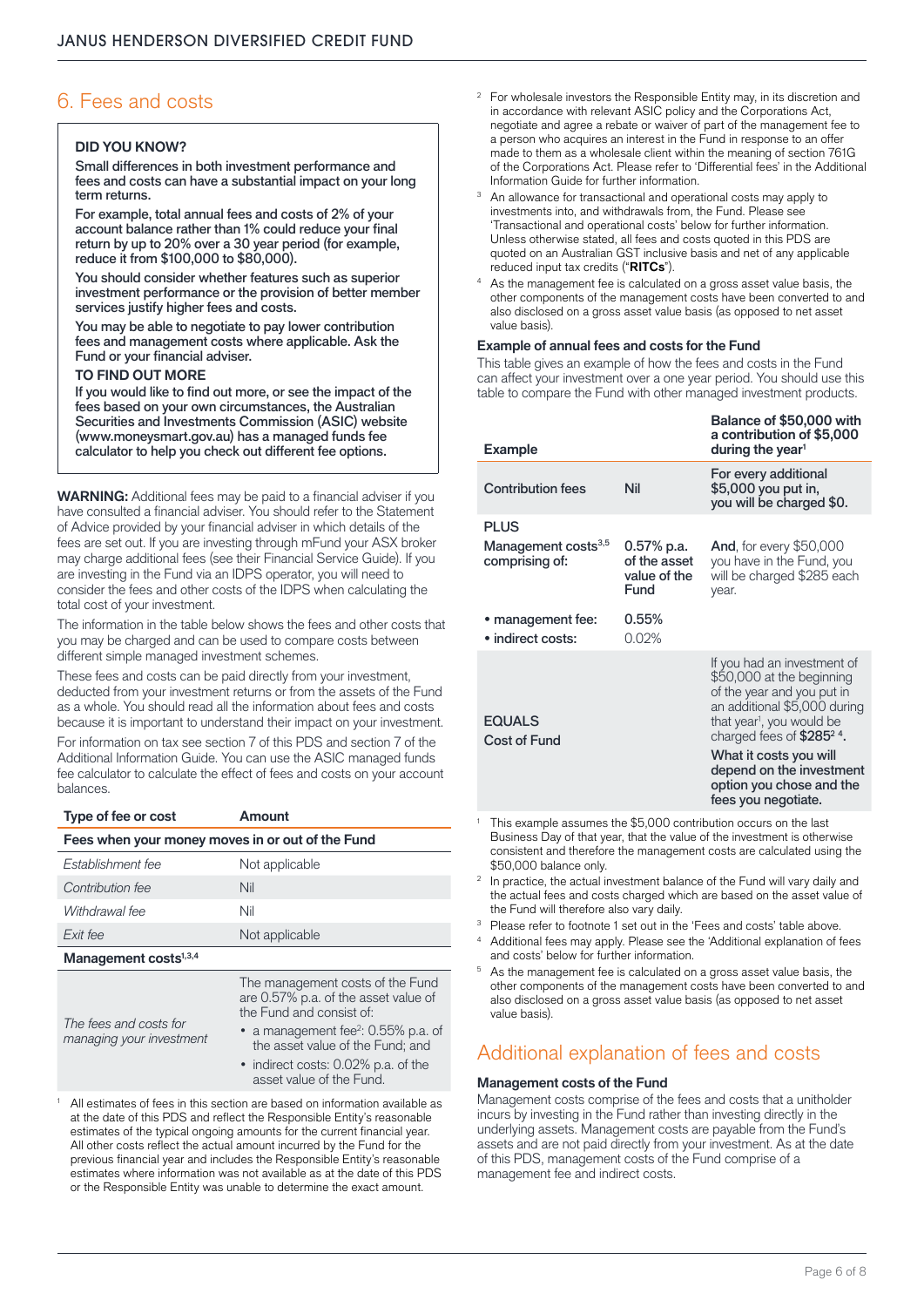#### **Management fee**

The management fee of 0.55% p.a. of the asset value of the Fund is payable to the Responsible Entity for managing the assets of the Fund and overseeing the operations of the Fund ("**Management Fee**"). The Management Fee is calculated and accrued daily and is paid from the assets of the Fund monthly in arrears on the last calendar day of each month. If we increase the Management Fee, we will provide you with 30 days' written notice in advance.

#### **Expenses**

The Constitution allows the Responsible Entity to be reimbursed for expenses incurred in the proper performance of the Fund's day to day operations. As at the date of this PDS, the Responsible Entity pays these ordinary operating expenses (such as investment management fees, custody charges, administration and accounting costs, registry fees, audit and tax fees and unitholder reporting expenses) out of the Management Fee, at no additional charge to you. However, if the Responsible Entity incurs extraordinary expenses such as expenses incurred in holding a unitholder meeting, then the Responsible Entity may deduct these extraordinary expenses from the Fund's assets. We do not believe that we can reliably estimate extraordinary expenses but expect that the circumstances which cause such costs to be incurred will not regularly occur.

#### **Indirect costs**

Indirect costs are any amount, not already disclosed as a fee or cost that the Responsible Entity knows, or may reasonably estimate, has or will reduce, directly or indirectly, the performance return of the Fund or the amount or value of the income of, or property attributable to, the Fund or an underlying fund in which the Fund invests. This may include expenses which are not covered by the Management Fee, fees and costs incurred in respect of investments by the Fund in other underlying managed funds and costs involved in trading certain derivative products which may form part of the Fund's investment strategy.

#### **Management fee and indirect costs of investments in other managed funds**

The Fund does not pay a management fee in respect of investments in other managed funds. However, where there are expenses incurred by that other managed fund and these are deducted from the assets of that fund, the Fund will bear its pro-rata share of those expenses and these amounts would be treated as indirect costs of the Fund.

#### **Can the fees change?**

The fees and costs described in this PDS can change and the Constitution permits higher fees to be charged as well as other fees which are not currently levied. Reasons for changing fees include changes in economic conditions and regulation. We will give you 30 days' written notice in advance of any proposed increase in fees. We cannot charge more than the Constitution allows. If we wish to raise fees above the amount allowed for in the Constitution, we would need the approval of unitholders. We also reserve the right to waive or reduce any of the fees and costs described in this PDS without prior notice. Actual management costs may vary in future years. Actual management costs will be available on our website following the finalisation of the Fund's audited financial statements each year.

#### **Transactional and operational costs**

Transactional and operational costs are the costs associated with the buying and selling of the Fund's assets and include costs such as brokerage, clearing costs, stamp duty and bid-offer spreads being applied when assets are bought and sold. These costs are not included in the 'management costs' and are an additional cost to you. The transactional and operational costs are recovered from the assets of the Fund as and when incurred, reflected in the Fund's unit price and are not fees paid to the Responsible Entity.

The total transactional and operational costs are expressed as a percentage of the asset value of the Fund. The total transactional and operational costs for the previous financial year were 0.09% p.a. of the asset value of the Fund including the Responsible Entity's reasonable estimates where information was unavailable at the date of this PDS or the Responsible Entity was unable to determine the exact amount. We estimate that 0.06% was recouped via the buy/sell spread when applications or redemptions took place and therefore the net transactional and operational costs for the previous financial year were 0.03% p.a. of the asset value of the Fund, including the Responsible Entity's reasonable estimates where information was

unavailable at the date of this PDS or the Responsible Entity was unable to determine the exact amount.

The dollar value of these costs based on an average account balance of \$50,000 is \$15 over 12 months. However, such costs for future years may differ.

#### **Buy/sell spread**

A buy spread may be charged to you when entering the Fund (buying units) and a sell spread may be charged to you when exiting the Fund (selling units). The buy/sell spread is not a fee paid to the Responsible Entity but rather it is paid to the Fund to cover transactional costs incurred when applications and redemptions are made. The purpose of the buy/sell spread is to ensure that only those investors transacting in the Fund's units at a particular time bear the Fund's cost of buying and selling the Fund's assets as a consequence of their transaction.

As at the date of this PDS, the Fund charges 0.10% for the buy spread and 0.20% for the sell spread. The dollar value of these costs based on an application of \$50,000 is \$0 or withdrawal of \$50,000 is \$100 for each individual transaction. The buy/sell spread may change if transactional and operational costs change and we will not ordinarily provide prior notice. The current buy/sell spread applicable to this Fund can be found on our website at

[www.janushenderson.com/en-au/investor/buy-sell-spreads](http://www.janushenderson.com/en-au/investor/buy-sell-spreads).

**You should also read the important information in the Additional Information Guide about "Fees and costs" before making a decision. Go to section 6 of the Additional Information Guide available at [www.janushenderson.com/en-au/investor/documents.](http://www.janushenderson.com/en-au/investor/documents) The material relating to "Fees and costs" may change between the time when you read this PDS and the day when you acquire units.**

## 7. How managed investment schemes are taxed

**WARNING:** Investing in a registered managed investment scheme is likely to have tax consequences and you are strongly advised to seek professional tax advice.

The Fund generally attributes all of its taxable income (if any) each year so that the Fund itself is not subject to tax. As a unitholder you will be assessed for tax on your share of the taxable income generated by the Fund, including any capital gains. The Fund should not pay tax on behalf of Australian investors. Distributions to non-Australian investors may be subject to withholding tax. We strongly advise that you obtain your own professional tax advice regarding your position, as tax laws are complex and subject to change, and investors' individual circumstances vary.

On your Application Form you may provide us with your Tax File Number ("**TFN**"), TFN exemption or an Australian Business Number ("**ABN**"), or if you are a non-Australian investor you may indicate your country of residence for tax purposes. It is not compulsory for you to quote a TFN, TFN exemption or ABN, however, if you do not then we may be required to deduct tax from any income distribution payable to you at the maximum personal tax rate plus Medicare levy and any other applicable Government charges. We are permitted to collect TFNs under relevant tax law.

**You should also read the important information in the Additional Information Guide about "Taxation considerations" before making a decision. Go to section 7 of the Additional Information Guide available at [www.](http://www.janushenderson.com/en-au/investor/documents) [janushenderson.com/en-au/investor/documents.](http://www.janushenderson.com/en-au/investor/documents)**

**The material relating to "Taxation considerations" may change between the time when you read this PDS and the day when you acquire units.**